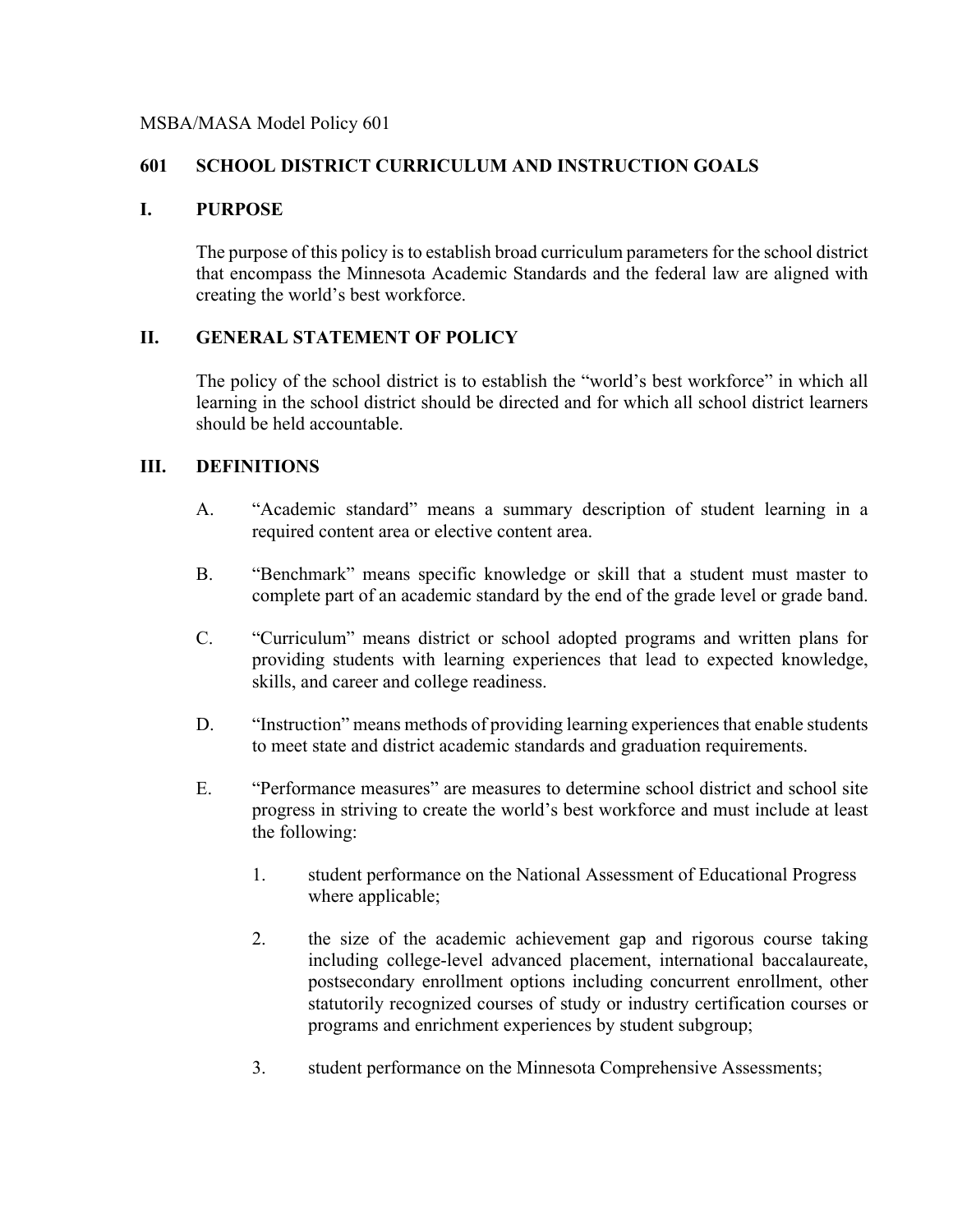- 4. high school graduation rates; and
- 5. career and college readiness under Minn. Stat. § 120B.30, Subd. 1.
- F. "World's best workforce" means striving to: meet school readiness goals; have all third grade students achieve grade-level literacy; close the academic achievement gap among all racial and ethnic groups of students and between students living in poverty and students not living in poverty; have all students attain career and college readiness before graduating from high school; and have all students graduate from high school.
- G. "Experimental learning" means learning for students that includes career exploration through a specific class or course or through work-based experiences such as job shadowing, mentoring, entrepreneurship, service learning, volunteering, internships, other cooperative work experience, youth apprenticeship, or employment.

# **IV. LONG-TERM STRATEGIC PLAN**

- A. The school board, at a public meeting, shall adopt a comprehensive, long-term strategic plan to support and improve teaching and learning that is aligned with creating the world's best workforce and includes the following:
	- 1. clearly defined school district and school site goals and benchmarks for instruction and student achievement for all nine student categories identified in state and federal law;
	- 2. a process for assessing and evaluating each student's progress toward meeting state and local academic standards and identifying the strengths and weaknesses of instruction in pursuit of student and school success and curriculum affecting students' progress and growth toward career and college readiness and leading to the world's best workforce;
	- 3. a system to periodically review and evaluate the effectiveness of all instruction and curriculum, taking into account strategies and best practices, student outcomes, principal evaluations under Minn. Stat. § 123B.147, Subd. 3, and teacher evaluations under Minn. Stat. § 122A.40, Subd. 8, or 122A.41, Subd. 5;
	- 4. strategies for improving instruction, curriculum, and student achievement, including the English and where practicable the native language development and the academic achievement of English learners;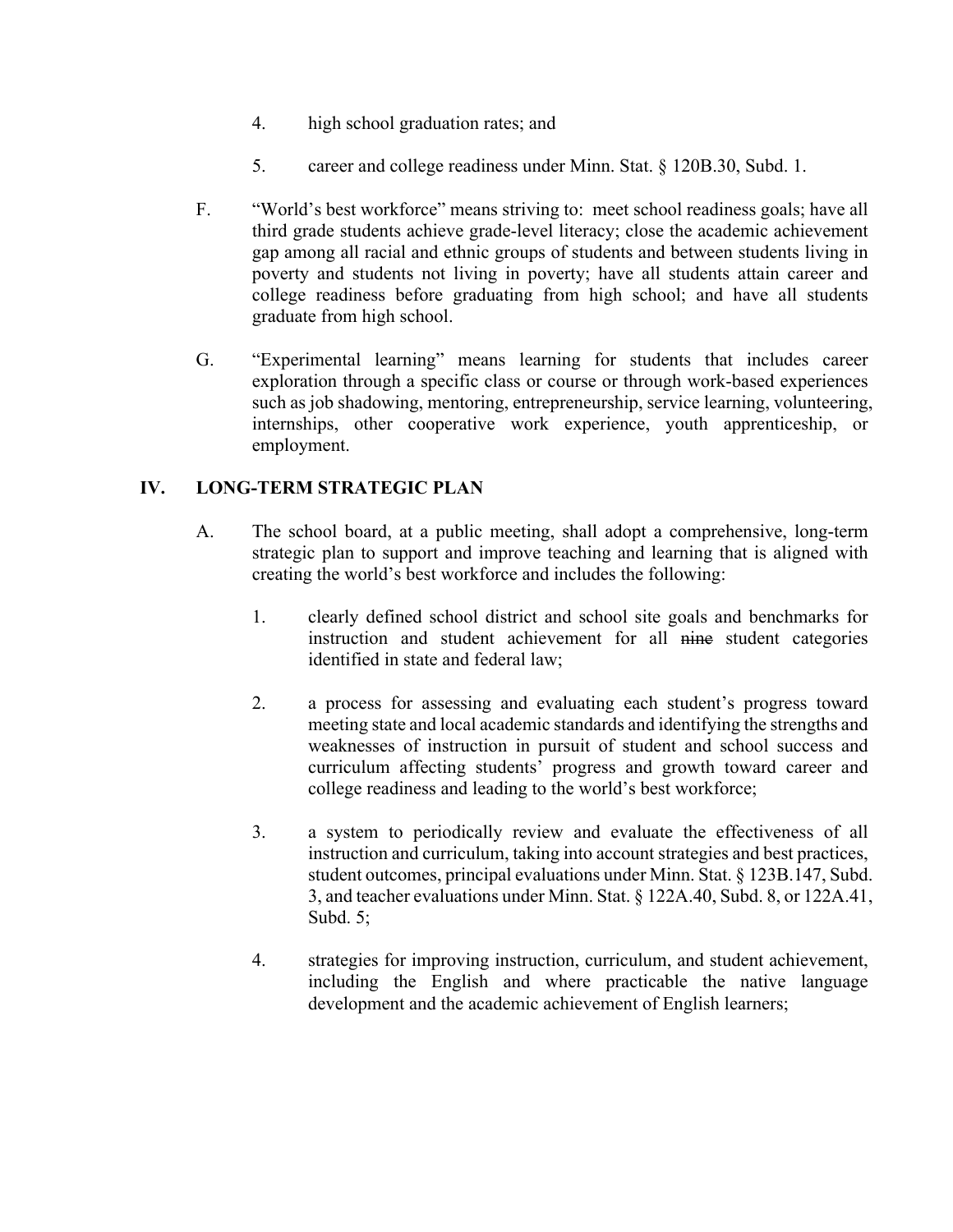- 5. education effectiveness practices that integrate high-quality instruction, rigorous curriculum, technology, and a collaborative professional culture that develops and supports teacher quality, performance, and effectiveness; and;
- 6. an annual budget for continuing to implement the school district plan.
- B. School district site and school site goals shall include the following:
	- 1. All students will be required to demonstrate essential skills to effectively participate in lifelong learning. \* These skills include the following:
		- a. reading, writing, speaking, listening, and viewing in the English language;
		- b. mathematical and scientific concepts;
		- c. locating, organizing, communicating, and evaluating information and developing methods of inquiry (i.e., problem solving);
		- d. creative and critical thinking, decision making, and study skills;
		- e. work readiness skills;
		- f. global and cultural understanding.
	- 2. Each student will have the opportunity and will be expected to develop and apply essential knowledge that enables that student to:
		- a. live as a responsible, productive citizen and consumer within local, state, national, and global political, social, and economic systems;
		- b. bring many perspectives, including historical, to contemporary issues;
		- c. develop an appreciation and respect for democratic institutions;
		- d. communicate and relate effectively in languages and with cultures other than the student's own;
		- e. practice stewardship of the land, natural resources, and environment;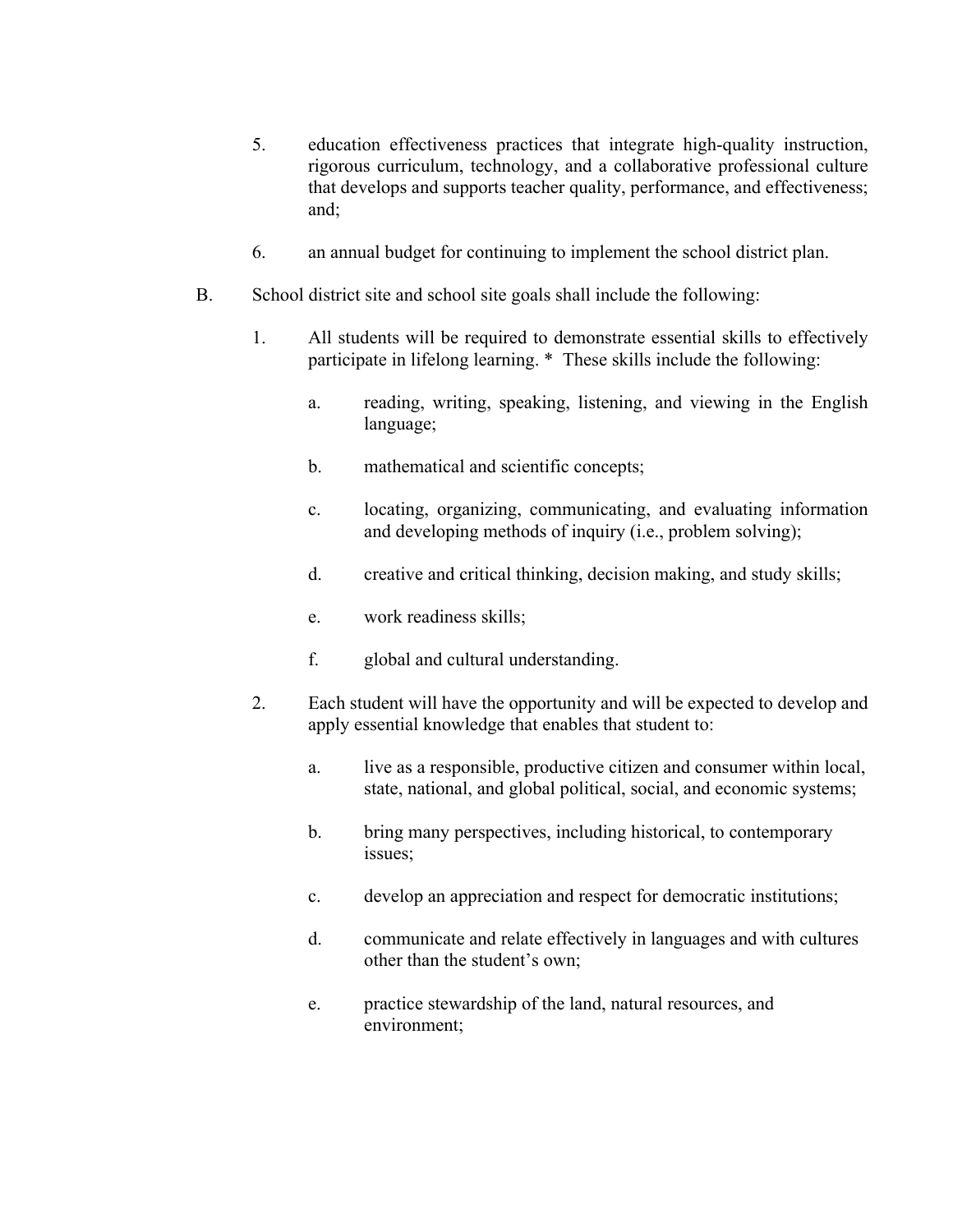- f. use a variety of tools and technology to gather and use information, enhance learning, solve problems, and increase human productivity.
- 3. Students will have the opportunity to develop creativity and self-expression through visual and verbal images, music, literature, world languages, movement, and the performing arts.
- 4. School practices and instruction will be directed toward developing within each student a positive self-image and a sense of personal responsibility for:
	- a. establishing and achieving personal and career goals;
	- b. adapting to change;
	- c. leading a healthy and fulfilling life, both physically and mentally;
	- d. living a life that will contribute to the well-being of society;
	- e. becoming a self-directed learner;
	- f. exercising ethical behavior.
- 5. Students will be given the opportunity to acquire human relations skills necessary to:
	- a. appreciate, understand, and accept human diversity and interdependence;
	- b. address human problems through team effort;
	- c. resolve conflicts with and among others;
	- d. function constructively within a family unit;
	- e. promote a multicultural, gender-fair, disability-sensitive society.
- C. Every child is reading at or above grade level no later than the end of grade 3, including English learners, and teachers provide comprehensive, scientifically based reading instruction, including a program or collection of instructional practices that is based on valid, replicable evidence showing that, when the programs or practices are used, students can be expected to achieve, at a minimum, satisfactory reading progress. The program or collection of practices must include, at a minimum, effective, balanced instruction in all five areas of reading (phonemic awareness, phonics, fluency, vocabulary development, and reading comprehension), as well as instructional strategies for continuously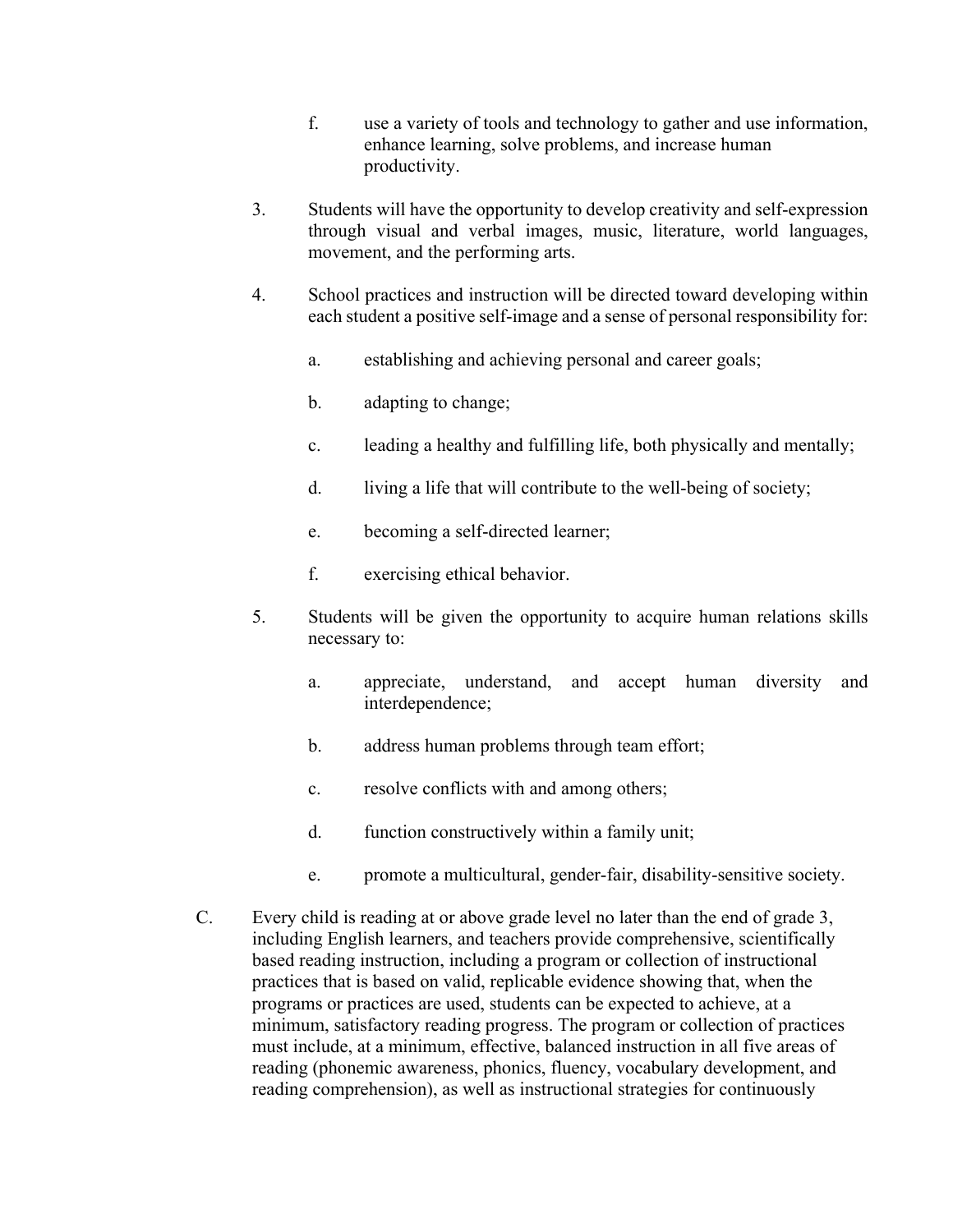assessing, evaluating, and communicating the student's reading progress and needs.

- 1. The school district must identify, before the end of kindergarten, grade 1, and grade 2, all students who are not reading at grade level. Students identified as not reading at grade level by the end of kindergarten, grade 1, and grade 2 must be screened for characteristics of dyslexia, unless a different reason for the reading difficulty has been identified.
- 2. Students in grade 3 or higher who demonstrate a reading difficulty to a classroom teacher must be screened for characteristics of dyslexia, unless a different reason for the reading difficulty has been identified.
- 3. Reading assessments in English and in the predominant languages of district students, where practicable, must identify and evaluate students' areas of academic need related to literacy. The school district also must monitor the progress and provide reading instruction appropriate to the specific needs of English learners. The school district must use locally adopted, developmentally appropriate, and culturally responsive assessment and annually report summary assessment results to the Commissioner of Education by July 1.
- 4. The school district must annually report to the Commissioner of Education by July 1 a summary of the district's efforts to screen and identify students with:
	- a. dyslexia, using screening tools such as those recommended by the Minnesota Department of Education's dyslexia specialist; or
	- b. convergence insufficiency disorder.
- 5. A student identified as having a reading difficulty must be provided with alternate instruction under Minn. Stat. § 125A.56, Subd. 1. 2
- 6. At least annually, the school district must give the parent of each student who is not reading at or above grade level timely information about:
	- a. the student's reading proficiency as measured by a locally adopted assessment;
	- b. reading-related services currently being provided to the student and the student's progress; and
	- c. strategies for parents to use at home in helping their students succeed in becoming grade-level proficient in reading English and their native languages.

This provision may not be used to deny a student's right to a special education evaluation.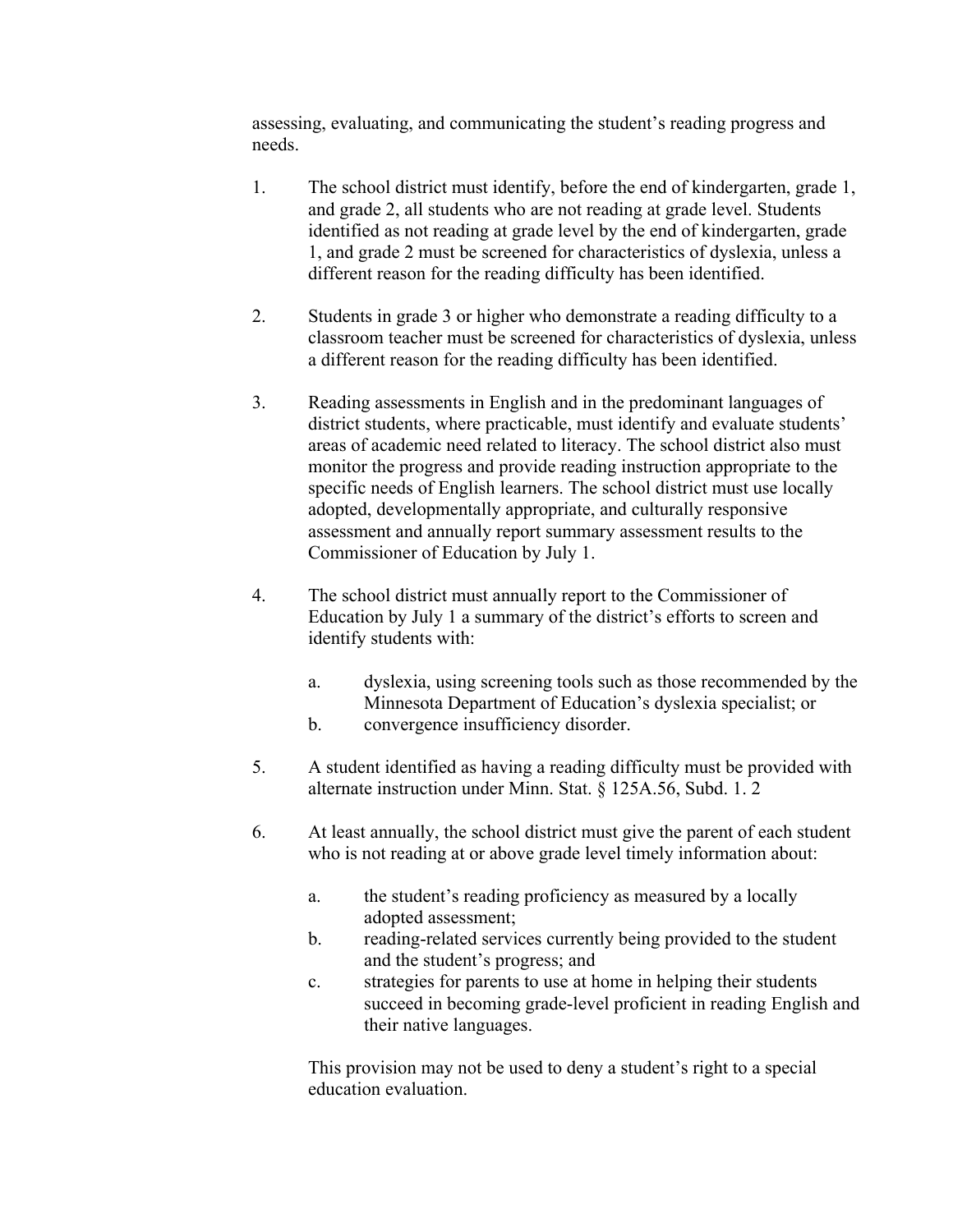7. For each student who is not reading at or above grade level, the school district shall provide reading intervention to accelerate student growth and reach the goal of reading at or above grade level by the end of the current grade and school year. If a student does not read at or above grade level by the end of grade 3, the school district must continue to provide reading intervention until the student reads at grade level. Intervention methods shall encourage family engagement and, where possible, collaboration with appropriate school and community programs. Intervention methods may include, but are not limited to, requiring attendance in summer school, intensified reading instruction that may require that the student be removed from the regular classroom for part of the school day, extended day programs, or programs that strengthen students' cultural connections.

8. The school district will provide a personal learning plan for a student who is unable to demonstrate grade-level proficiency, as measured by the statewide reading assessment in grade 3. The school district will determine the format of the personal learning plan in collaboration with the student's educators and other appropriate professionals. The school district will develop the personal learning plan in consultation with the student's parent or guardian. The personal learning plan will address knowledge gaps and skill deficiencies through strategies such as specific exercises and practices during and outside of the school day, periodic assessments, and reasonable timelines. The personal learning plan may include grade retention if it is in the student's best interest. The student's school will maintain and regularly update and modify the personal learning plan until the student reads at grade level. This paragraph does not apply to a student under an Individualized Education Program.

| <b>Legal References:</b> | Minn. Stat. § 120B.018 (Definitions)                                    |
|--------------------------|-------------------------------------------------------------------------|
|                          | Minn. Stat. § 120B.02 (Educational Expectations for Minnesota Students) |
|                          | Minn. Stat. § 120B.11 (School District Process)                         |
|                          | Minn. Stat. $\S$ 120B.12 (Reading Proficiently no Later than the End of |
|                          | Grade 3)                                                                |
|                          | Minn. Stat. § 120B.30, Subd. 1 (Statewide Testing and Reporting System) |
|                          | Minn. Stat. § 120B.35, Subd. 3 (Student Academic Achievement and        |
|                          | Growth)                                                                 |
|                          | Minn. Stat. § 122A.40, Subd. 8 (Employment; Contracts; Termination)     |
|                          | Minn. Stat. § 122A.41, Subd. 5 (Teacher Tenure Act; Cities of the First |
|                          | Class; Definitions)                                                     |
|                          | Minn. Stat. § 123B.147, Subd. 3 (Principals)                            |
|                          | Minn. Stat. § 125A.56, Subd. 1 (Alternate Instruction Required)         |
|                          | 20 U.S.C. § 5801, et seq. (National Education Goals 2000) 20 U.S.C. §   |
|                          | 6301, et seq. (Every Student Succeeds Act)                              |
|                          |                                                                         |